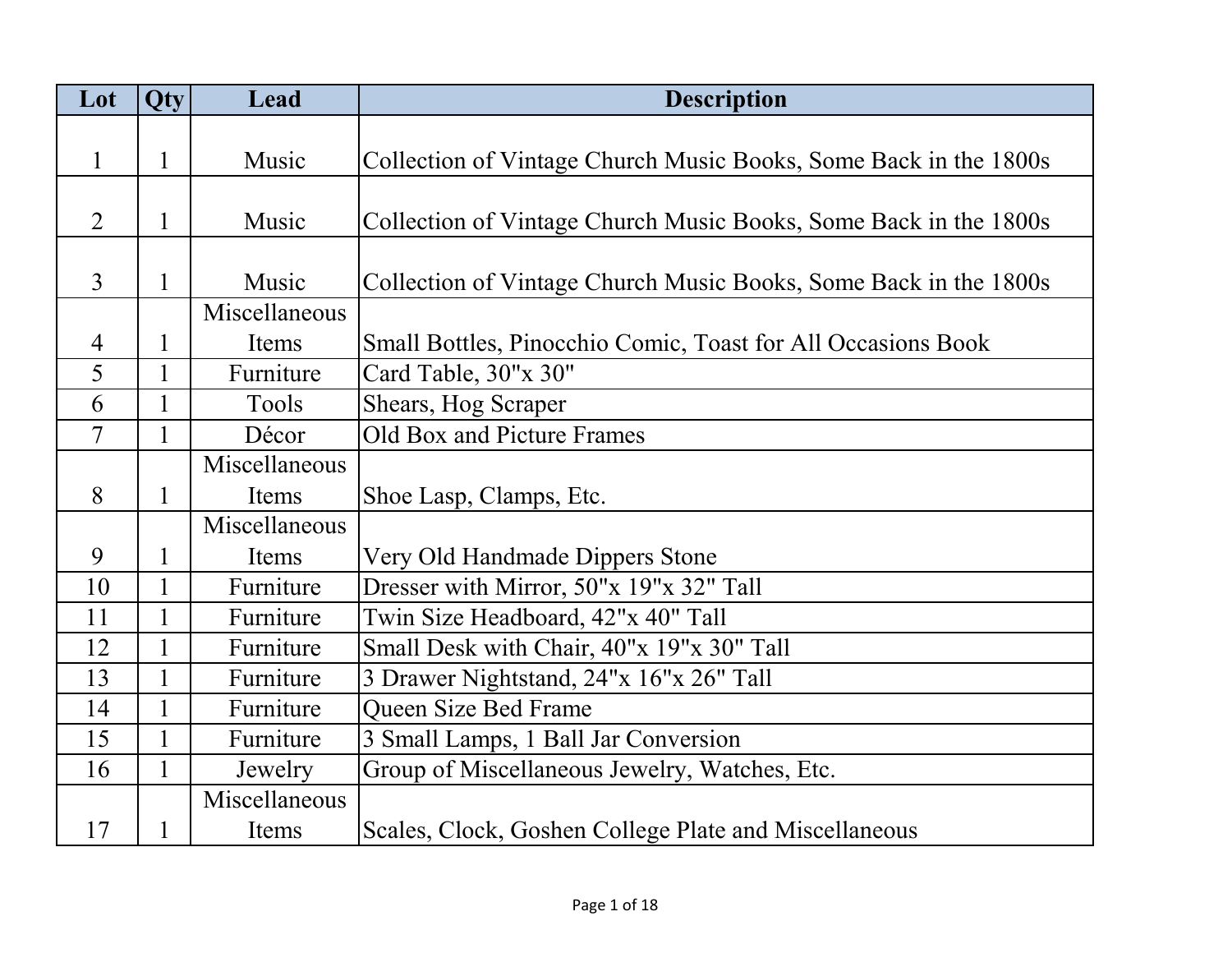| Lot | Qty          | Lead          | <b>Description</b>                                                 |
|-----|--------------|---------------|--------------------------------------------------------------------|
|     |              | Miscellaneous |                                                                    |
| 18  | 1            | Items         | <b>Puzzle and Assorted Books</b>                                   |
| 19  | $\mathbf{1}$ | Linens        | Group of Linens, Towels, Curtain Rods                              |
| 20  | 1            | <b>Books</b>  | Box of Old Law Books                                               |
|     |              | Miscellaneous |                                                                    |
| 21  | 1            | Items         | Fan and 1875 Hair Dryer                                            |
| 22  | $\mathbf{1}$ | Furniture     | Queen Size Bed, Head and Foot Board                                |
| 23  | 1            | Décor         | Group of Baskets and Trash Cans                                    |
| 24  | 1            | Furniture     | 28" Table Lamp and 2 Vases                                         |
| 25  | 1            | Household     | B&D Iron and Ironing Board                                         |
|     |              |               |                                                                    |
| 26  | $\mathbf{1}$ | Décor         | 2 Framed Concert Poster 19"x 26", Framed Lighthouse Scene 12"x 22" |
| 27  | $\mathbf{1}$ | Furniture     | Desk, 9 Drawers, 40 1/2"x 20"x 30" Tall                            |
| 28  | $\mathbf{1}$ | Clock         | Mantel Clock, 13 3/4"x 22" Tall, Damaged and Not Working           |
| 29  | $\mathbf{1}$ | Clock         | Wall Clock 15 1/4"x 25 1/2" Tall, Damaged and Not Working          |
| 30  |              | Clock         | Wall Clock 11 1/2"x 22" Tall, Damaged and Not Working              |
| 31  | 1            | Clock         | Mantel Clock, 13 3/4"x 22" Tall, Damaged and Not Working           |
|     |              |               | Believed to be Mantel Sessions, 11 1/2"x 12" Tall, Damaged and Not |
| 32  | $\mathbf{1}$ | Décor         | working                                                            |
| 33  | $\mathbf{1}$ | Tools         | <b>Cotton Scales</b>                                               |
| 34  | $\mathbf{1}$ | Clock         | Mantel Clock, Metal and Wood, 17 1/2"x 16" Tall, Not Working       |
| 35  | $\mathbf{1}$ | Furniture     | 4 Drawer Metal Filing Cabinet                                      |
| 36  | $\mathbf{1}$ | Games         | Vintage Bingo and Hop Chinese Checker Board                        |
| 37  |              | Clock         | Regulator Wall Clock, 25" Tall, Not Working                        |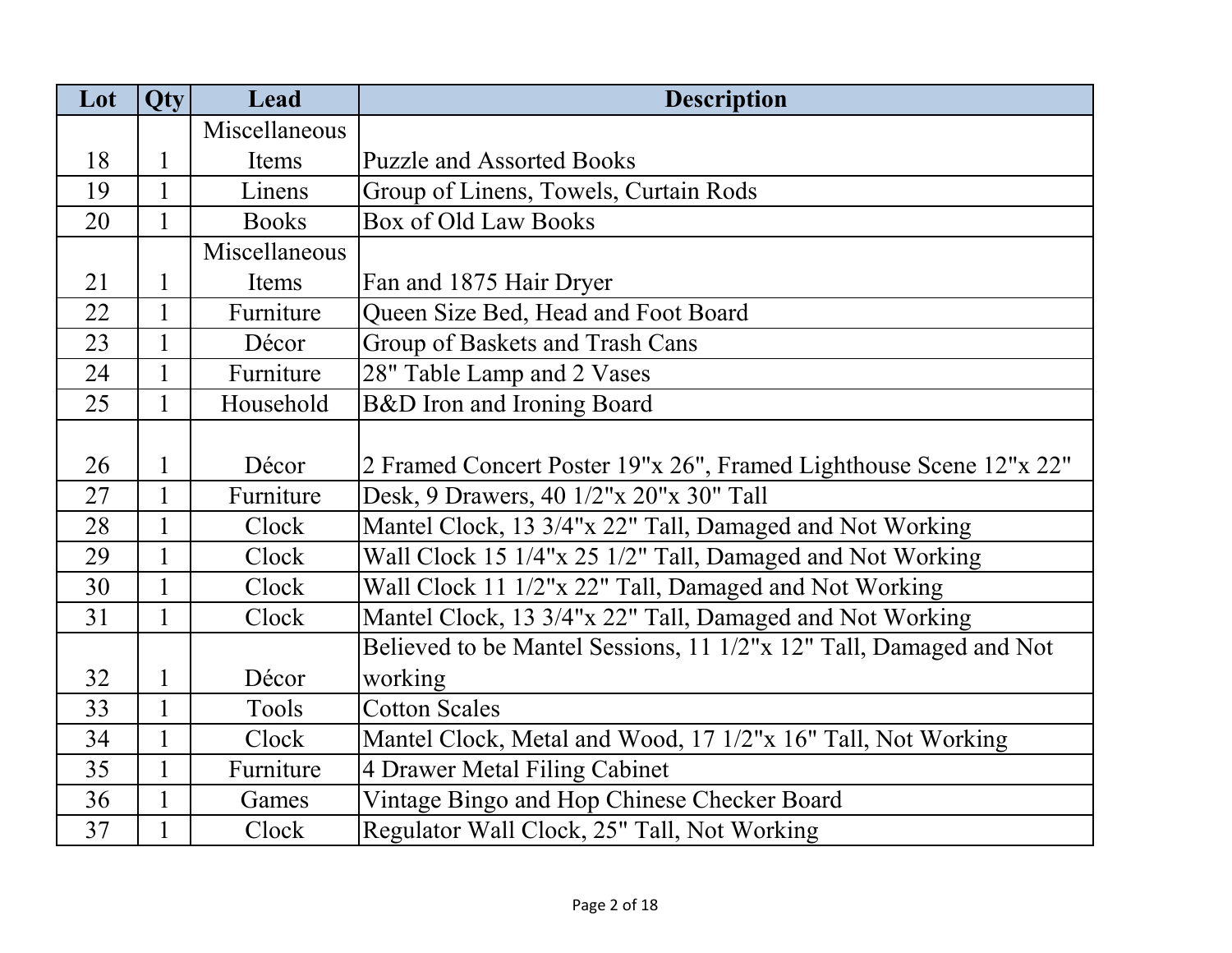| Lot | Qty          | Lead          | <b>Description</b>                                                   |
|-----|--------------|---------------|----------------------------------------------------------------------|
|     |              |               | 1 Mantel Clock and 1 Wall Clock, 36"x 23" Tall, Damaged and Not      |
| 38  | $\mathbf{1}$ | Clock         | Working                                                              |
| 39  | $\mathbf{1}$ | Clock         | 2 Wall Clocks, 25" and 36" Tall, Damaged and Not Working             |
| 40  | $\mathbf{1}$ | Clock         | 3 Wall Clocks, 38" Tall, 25" Tall, and 27" Tall, Not Working         |
|     |              |               | Group of Wall Clocks and Parts, 23" Tall and 32" Tall, Damaged and   |
| 41  | $\mathbf{1}$ | Clock         | Not working                                                          |
|     |              |               | Mantel Clock, Wood and Metal, 12" Tall x 16" Wide, Damaged and Not   |
| 42  | $\mathbf{1}$ | Clock         | Working                                                              |
| 43  | $\mathbf{1}$ | Electronics   | 1 Argus STL-1000 Camera and 1 Balda Unknown Condition                |
|     |              | Miscellaneous |                                                                      |
| 44  | $\mathbf{1}$ | Items         | Vintage 1961 Cigarette Calendars                                     |
| 45  | $\mathbf{1}$ | Punch Bowl    | Punch Bowl Set, Bowl with 12 Glasses                                 |
| 46  | $\mathbf{1}$ | Kitchen       | Vintage Kitchen Utensils and Porcelain Bowl and Dipper               |
|     |              | Miscellaneous |                                                                      |
| 47  | $\mathbf{1}$ | Items         | Insulator and Collectible Items                                      |
|     |              |               | vintage Door Bell 28" Tall and Wall Clock 26" Tall, Damaged and Not  |
| 48  | $\mathbf{1}$ | Décor         | Working                                                              |
|     |              |               |                                                                      |
| 49  | 1            | Clock         | 2 Vintage Wall clocks 27" Tall and 31" Tall, Damaged and Not Working |
|     |              |               | 2 Vintage Wall Clocks 32" Tall and 27" Tall, Damaged and Not         |
| 50  | 1            | Clock         | Working                                                              |
| 51  | $\mathbf{1}$ | Clock         | 3 Wall Clocks, 30" Tall and 27" Tall, Damaged and Not Working        |
| 52  | $\mathbf{1}$ | Clock         | Vintage Clock Weights                                                |
|     |              | Miscellaneous |                                                                      |
| 53  | $\mathbf{1}$ | Items         | Vacuum Cleaner and Exercise Trampoline                               |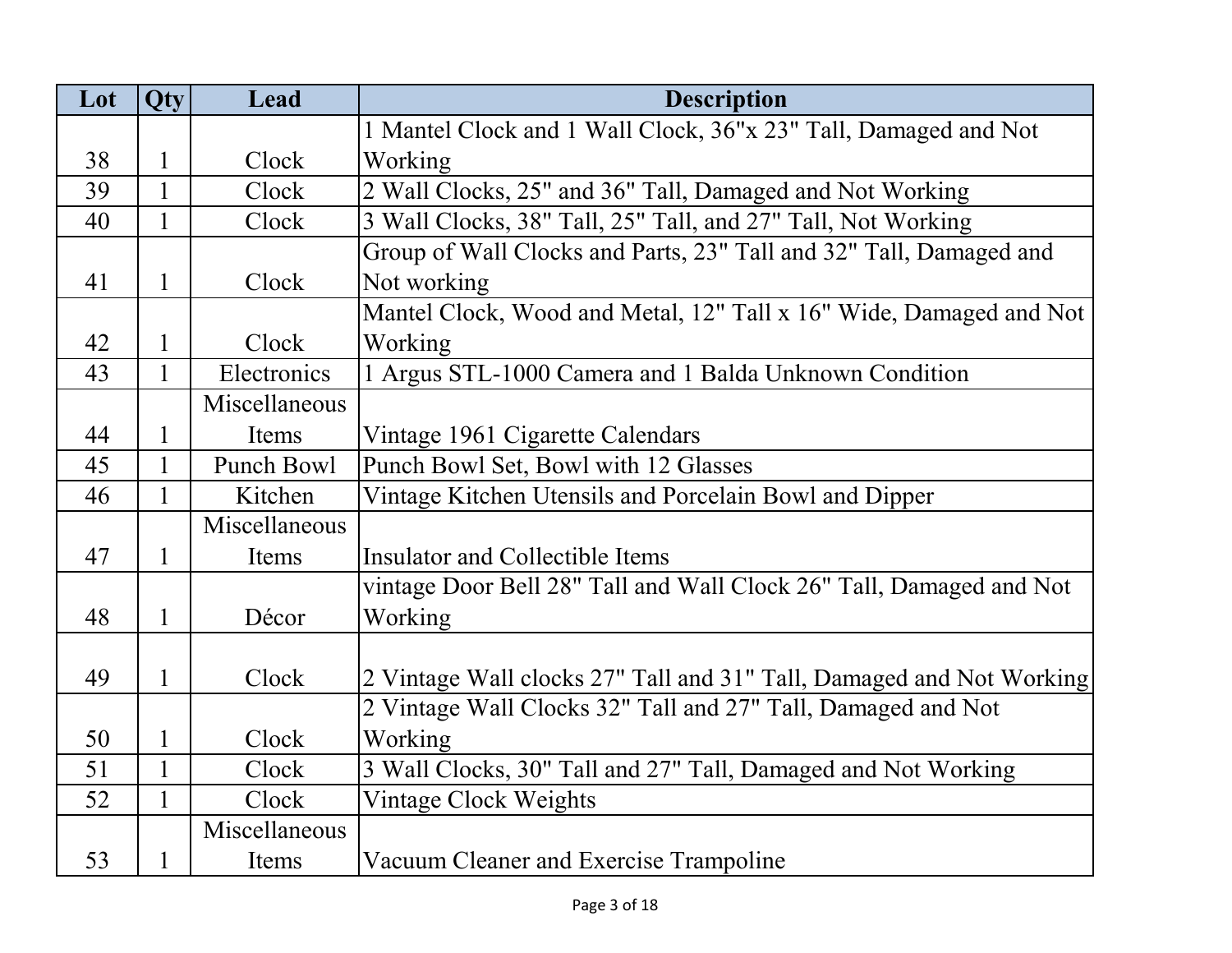| Lot | Qty          | Lead          | <b>Description</b>                                                                      |
|-----|--------------|---------------|-----------------------------------------------------------------------------------------|
| 54  | 1            | Furniture     | 2 Rolling Clothes Racks, 35" Wide x 70" Tall                                            |
| 55  | $\mathbf{1}$ | Tools         | <b>Interflator and Wagoner Power Painter</b>                                            |
| 56  | $\mathbf{1}$ | Outdoor       | Lawn Chairs                                                                             |
| 57  | $\mathbf 1$  | Tools         | 6' Wooden Step Ladder                                                                   |
|     |              | Miscellaneous |                                                                                         |
| 58  | 1            | Items         | B&D Vacuum Sealer                                                                       |
| 59  | 1            | Furniture     | Vintage Drop Leaf Dinette Table, 60"x 36"                                               |
| 60  | $\mathbf{1}$ | Lawn          | Group of Terracotta Pots and Sprinkler                                                  |
| 61  | $\mathbf 1$  | Furniture     | 4 Shelf Storage Unit, 38"x 10"x 52" Tall                                                |
| 62  | $\mathbf{1}$ | Furniture     | Wooden Table, 16"x 16"x 30"                                                             |
| 63  | $\mathbf 1$  | Tools         | Gas Can, Sprayer, Hedge Trimmer, Toro Blower                                            |
| 64  | $\mathbf 1$  | Tools         | Miscellaneous Tools, Grease Guns, Clippers, Vise                                        |
| 65  | $\mathbf{1}$ | Décor         | 2 Metal Wall Sconces                                                                    |
| 66  | $\mathbf{1}$ | Décor         | Group of Miscellaneous Seasonal Decorations, 7' Tree                                    |
| 67  | $\mathbf{1}$ | Tools         | Group of Yard Tools                                                                     |
| 68  | 1            | Outdoor       | Golf Clubs, Rods and Reels                                                              |
| 69  | $\mathbf{1}$ | Furniture     | 2 Clothes Rack and Bed Rail, 33"x 16"x 64" Tall                                         |
| 70  | $\mathbf 1$  | Furniture     | Vintage Wooden Table, 42"x 20" Wide                                                     |
|     |              | Miscellaneous |                                                                                         |
| 71  | 1            | Items         | Old Drink Bottles, Welch's, Coke, Trce Ade, Fanta                                       |
| 72  | $\mathbf{1}$ | Washer        | GE Washing Machine, Model GFW45055K0WW                                                  |
| 73  | $\mathbf{1}$ | Dryer         | GE 4 Cycle Dryer, Model #DDE5900RALAD                                                   |
| 74  | $\mathbf{1}$ | Décor         | Candle Holder, Framed Painting Scene of the Pampas 22"x 10"                             |
| 75  | $\mathbf{1}$ | Décor         | 11 4" Tall Angels                                                                       |
| 76  | $\mathbf{1}$ | Rugs          | 2 Area Rugs, Capel, $3 \frac{1}{2}$ x 6 $\frac{1}{2}$ and $45$ "x $31$ ", Need Cleaning |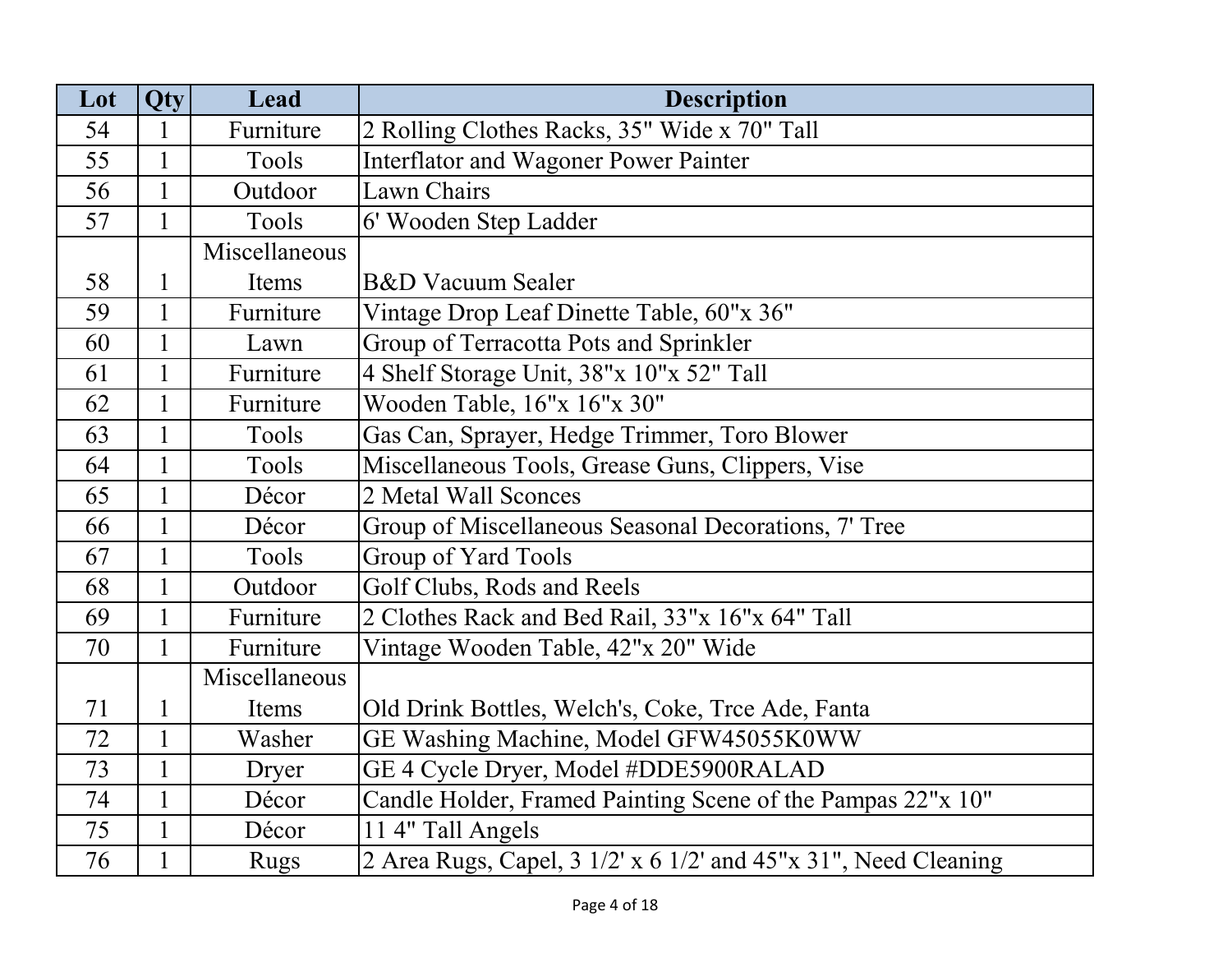| Lot | Qty          | Lead          | <b>Description</b>                                                |
|-----|--------------|---------------|-------------------------------------------------------------------|
| 77  | 1            | <b>Rugs</b>   | Capel Rug, 8'x 10 1/2', Need Cleaning                             |
| 78  | 1            | Furniture     | Chair and Lamp 32" Tall                                           |
| 79  | $\mathbf{1}$ | Décor         | 5 Tom Clarke Gnomes                                               |
| 80  | 1            | Décor         | 7 Tom Clarke Gnomes, Thimble                                      |
| 81  | 1            | Décor         | 4 Tom Clarke Gnomes, Hart '95, Love, Barney '91, Sweet Mates 2001 |
|     |              |               | 4 Tom Clarke Gnomes, Thank You '92, Always '96, Remember '97,     |
| 82  | 1            | Décor         | <b>Sweet Hearts 2000</b>                                          |
| 83  | 1            | Décor         | 3 Tom Clarke Gnomes, Spock '84, Wedding 2002                      |
| 84  | 1            | Décor         | 2 Tom Clarke Gnomes, Our Wedding '95, Serenade '98                |
| 85  |              | Décor         | 1 Tom Clarke Gnome, Shepard '92                                   |
| 86  |              | Décor         | <b>Foreign Decorator Items</b>                                    |
| 87  |              | <b>Books</b>  | Group of Books, Hard and Paper Back                               |
|     |              | Miscellaneous |                                                                   |
| 88  | 1            | Items         | 2 Insulators                                                      |
| 89  | 1            | Décor         | Decorator Items, 1 Willow Tree                                    |
| 90  | 1            | Furniture     | Rocker Recliner, Lazy Boy                                         |
| 91  |              | Furniture     | TV Stand, 36"x 21"x 22" Tall                                      |
| 92  |              | Electronics   | Alarm Clock, Sony DVD/CD/Video DVP-Ns315, GE VCR/VHS              |
|     |              | Miscellaneous |                                                                   |
| 93  | 1            | Items         | <b>Blood Pressure Cuff, Cases, Clocks</b>                         |
| 94  | 1            | Electronics   | Panasonic AM/FM Stereo, Cassette Deck, Tuner Amplifier            |
| 95  | $\mathbf{1}$ | China         | 18 Piece Vernon's China                                           |
| 96  | $\mathbf{1}$ | Kitchen       | Group of Miscellaneous Cups, Glass, Jelly Jars                    |
| 97  | 1            | Kitchen       | 44 Pieces Vernon ware "Tickled Pink"                              |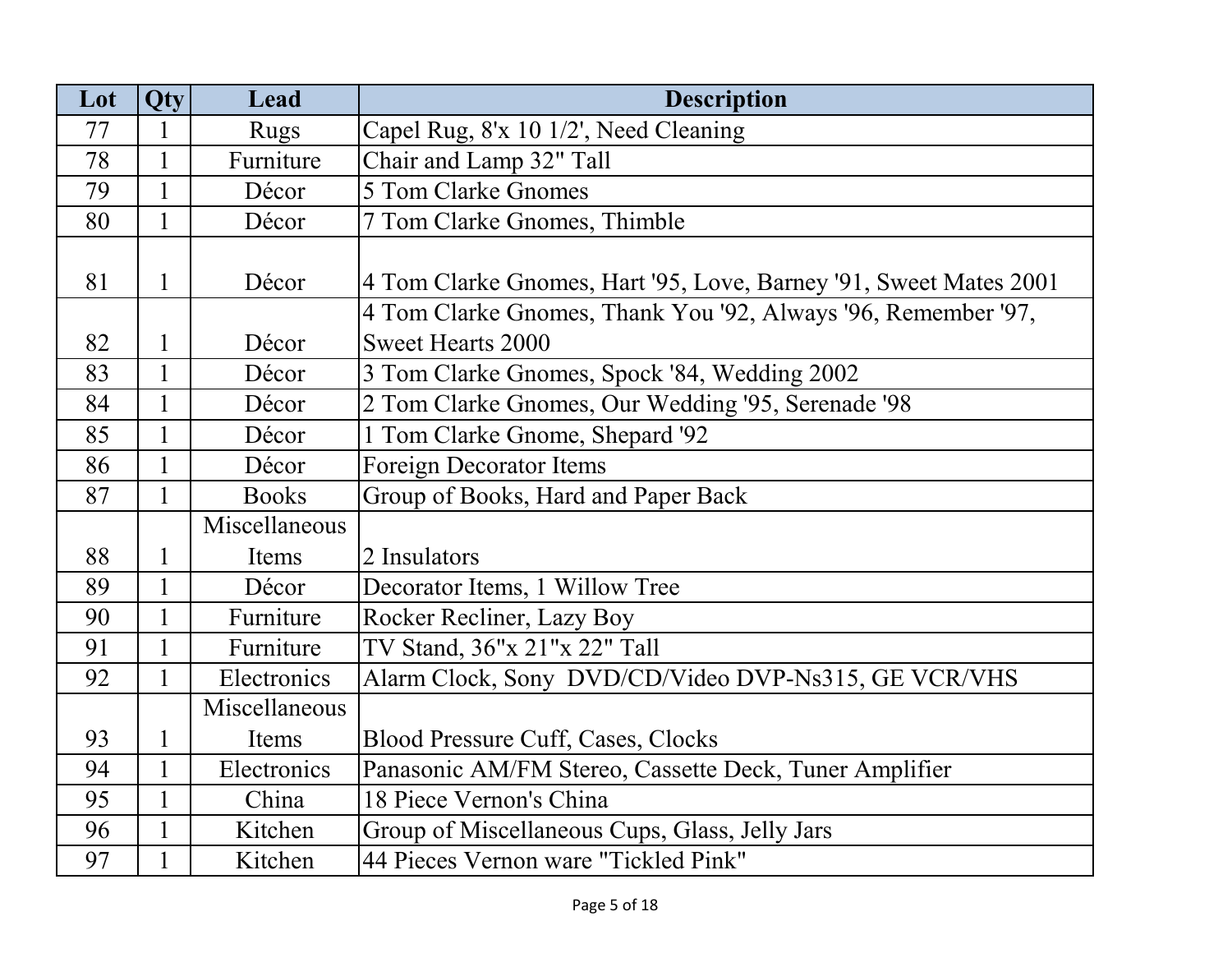| Lot | Qty          | Lead          | <b>Description</b>                                                   |
|-----|--------------|---------------|----------------------------------------------------------------------|
| 98  |              | Clock         | 2 Small Clocks on Stand, 3" Tall                                     |
| 99  | 1            | Décor         | Kirby House, Monticello Door Toppers                                 |
|     |              |               | Door Toppers, Alamo 2006, Neuschwanstein Castle 2000, Blarney        |
| 100 | 1            | Décor         | Castle 2000                                                          |
|     |              |               | Door Toppers, The Sagamore Resort 1993, Mennof 1996, Bellamy         |
| 101 | 1            | Décor         | mansion1994                                                          |
|     |              |               | William J Clinton Presidential Center 2004, North Caro/INA 2003 Door |
| 102 | 1            | Décor         | <b>Toppers</b>                                                       |
| 103 | $\mathbf{1}$ | Décor         | Mennof-HOF 1996, Amish Buggy 1996 Door Toppers                       |
|     |              |               | College Union 1994, Recreation Fitness Center 1994, John S Coffman   |
|     |              |               | Hall 1994, Admin Building 1994, Visual Arts 1994, Science Hall 1994, |
| 104 | 1            | Décor         | Kulp Hall 1994 Door Toppers                                          |
| 105 | $\mathbf{1}$ | Kitchen       | Coffee Maker, GE Toaster                                             |
| 106 |              | Kitchen       | Knife Block                                                          |
| 107 |              | Kitchen       | Group of Kitchen Utensils                                            |
| 108 |              | Kitchen       | Cutting Boards, Pot Holders, Strainer, Frying Pans, Lids             |
| 109 |              | Kitchen       | GE Microwave, JE1860WH03                                             |
| 110 | $\mathbf 1$  | Kitchen       | Group of Spatulas, Kitchen Tools                                     |
| 111 | $\mathbf{1}$ | Tools         | Miter Box, Saw, Trouble Lot Group                                    |
|     |              | Miscellaneous |                                                                      |
| 112 | 1            | Items         | Velbon Tripod for Camera, Curtain Rod, Etc.                          |
| 113 | $\mathbf{1}$ | Décor         | <b>Cross and Floral Arrangement</b>                                  |
|     |              |               | Wood and Metal Basket with Leather Handles, Approx. 9 1/2" x 30"     |
| 114 | 1            | Furniture     | Long                                                                 |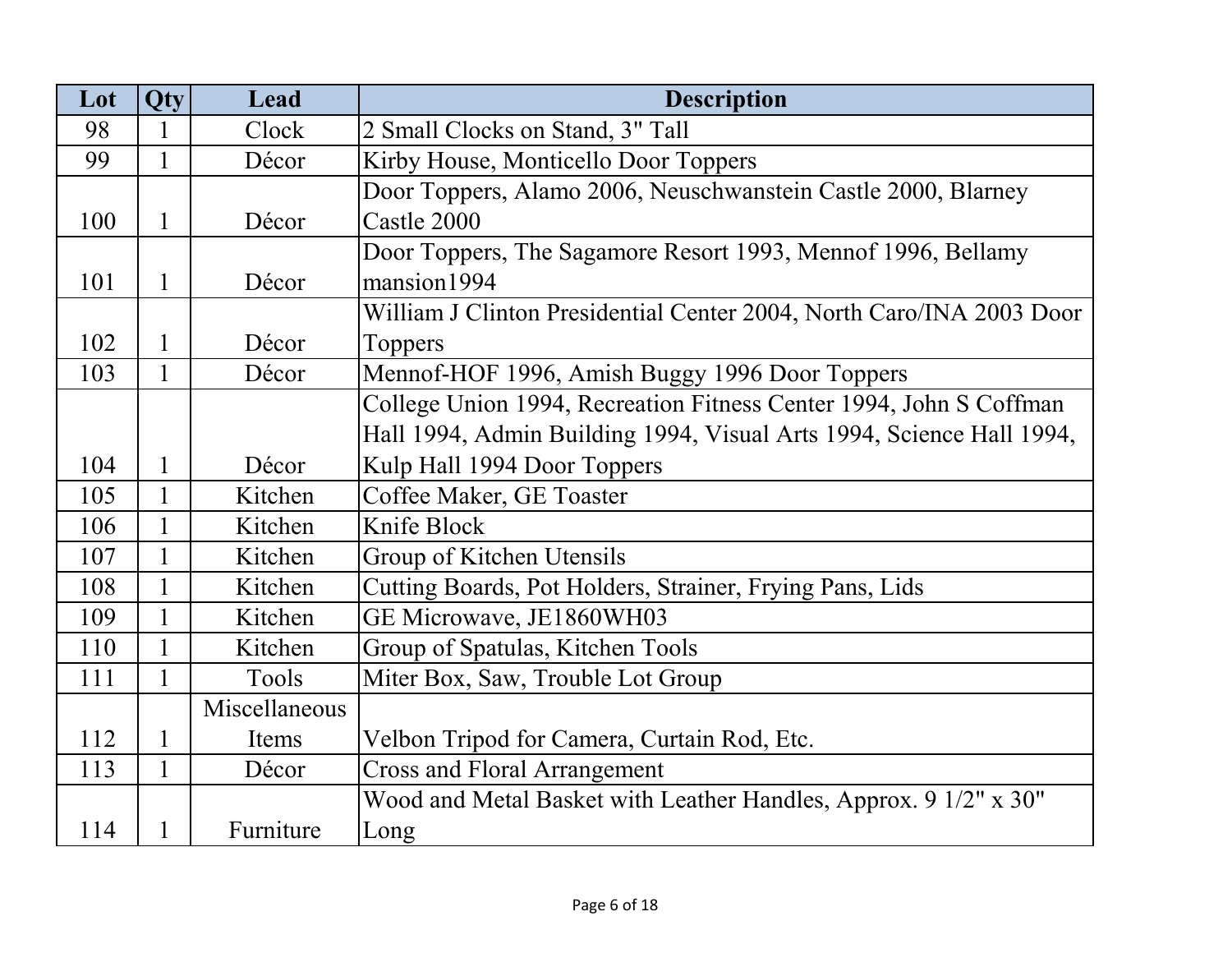| Lot | Qty          | Lead          | <b>Description</b>                                                   |
|-----|--------------|---------------|----------------------------------------------------------------------|
|     |              |               | Keller China Cabinet Hutch with 2 Drawers, 2 Doors on Bottom, 2      |
| 115 | $\mathbf{1}$ | Furniture     | Glass Doors on Top, Approx. 19" Deep and 42" Wide and 77" Tall       |
|     |              | Miscellaneous |                                                                      |
| 116 | 1            | Items         | Old Yarn Spinning Wheel                                              |
| 117 | $\mathbf{1}$ | Décor         | Wine Bird Cage Motif Shelf, Approx. 25" Tall                         |
| 118 | $\mathbf{1}$ | Décor         | Group of Art Bath Scenes 15" Square, Clock 19" Tall                  |
| 119 | $\mathbf{1}$ | Kitchen       | Group of Vintage Metal Serving Trays, 13" x 17" 18" Round            |
| 120 | $\mathbf{1}$ | Décor         | Box with Miscellaneous Basket, Decorative Items                      |
|     |              |               |                                                                      |
| 121 | $\mathbf{1}$ | Décor         | Box with Decorator Items, Art Antique Box 21"x 7" Wide x 6" Deep     |
|     |              | Miscellaneous |                                                                      |
| 122 | $\mathbf{1}$ | Items         | Group of Items, Oil Lamp, Air Mattress, Punch Bowl Set               |
|     |              |               | Writers Desk with 2 Drawers, Wood and Metal, Approx. 24" x 40" x 30" |
| 123 | $\mathbf{1}$ | Furniture     | Tall                                                                 |
| 124 | $\mathbf{1}$ | Furniture     | Antique Wooden Chaise Lounge, 23" x 76" Long x 16" Tall              |
| 125 | 1            | Décor         | Group of 3 Wall Art, Vintage Frame                                   |
|     |              | Miscellaneous |                                                                      |
| 126 | $\mathbf{1}$ | Items         | Shoe Rack, Dell Computer                                             |
| 127 | $\mathbf{1}$ | Furniture     | Pair of Ladder Back Chairs with Woven Seat                           |
| 128 | $\mathbf{1}$ | Décor         | Group of Wall Art                                                    |
| 129 | $\mathbf{1}$ | <b>Books</b>  | Cook Book Group                                                      |
|     |              | Miscellaneous |                                                                      |
| 130 | $\mathbf{1}$ | Items         | Campbell Memorabilia                                                 |
| 131 | $\mathbf{1}$ | Music         | Boxes of LP's, 4 Boxes Total                                         |
| 132 | $\mathbf{1}$ | Furniture     | Box of Lamp Holders                                                  |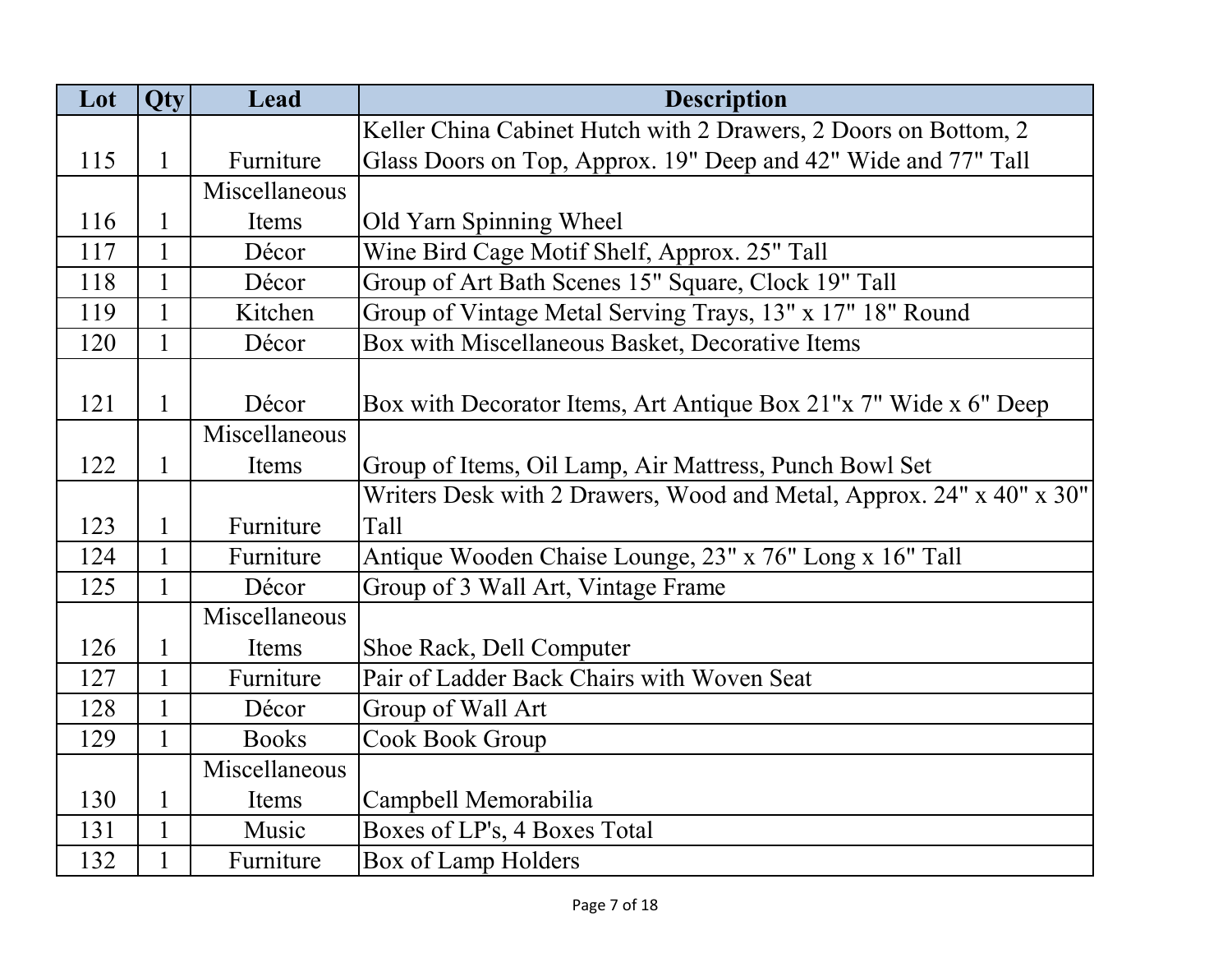| Lot | Qty          | Lead          | <b>Description</b>                                                 |
|-----|--------------|---------------|--------------------------------------------------------------------|
| 133 | 1            | Kitchen       | <b>Cake Stand</b>                                                  |
| 134 | $\mathbf{1}$ | Linens        | Group of Linens                                                    |
|     |              | Miscellaneous |                                                                    |
| 135 | $\mathbf{1}$ | Items         | Tupperware/Radio Group                                             |
| 136 | $\mathbf{1}$ | Kitchen       | Crock Pot with Knob Missing, Handheld Mixer                        |
| 137 | $\mathbf{1}$ | Kitchen       | Pfaltzgraff Items, Cups, Bowls, Platter, Etc.                      |
| 138 | $\mathbf{1}$ | Kitchen       | Assortment of Pans, Glass, Etc.                                    |
| 139 | $\mathbf{1}$ | Kitchen       | <b>Assorted Drinkware</b>                                          |
| 140 | $\mathbf{1}$ | Kitchen       | Group of Glassware, Etc.                                           |
| 141 |              | Décor         | Candle Holders, Vases, Etc.                                        |
| 142 | $\mathbf{1}$ | Furniture     | 6' Long Wooden Folding Table                                       |
| 143 | $\mathbf{1}$ | Décor         | Group of Flowers, Wreath                                           |
| 144 | $\mathbf{1}$ | Furniture     | Antique Rocker with Wheels on Front, Blue                          |
| 145 | $\mathbf{1}$ | Furniture     | Antique Rocker with Wheels on Front, Gold                          |
| 146 | $\mathbf{1}$ | Furniture     | Pair of Glass Lamps with Shades                                    |
|     |              |               | Marble Top End Table with Wooden Wheels, Heavily Carved, 20" x 28" |
| 147 | $\mathbf{1}$ | Furniture     | $x 29"$ Tall                                                       |
| 148 | $\mathbf{1}$ | Electronics   | Concord Reel to Reel Transistor with Tapes                         |
| 149 | $\mathbf{1}$ | Music         | Large Group of Vintage Music Related Books                         |
| 150 | $\mathbf{1}$ | Games         | <b>Group of Family Games</b>                                       |
| 151 | $\mathbf{1}$ | <b>Books</b>  | Box with Numerous Antique Books, Condition Varies                  |
| 152 | $\mathbf{1}$ | <b>Books</b>  | <b>Various Books Group</b>                                         |
| 153 | $\mathbf{1}$ | Furniture     | <b>Hanging Lamp</b>                                                |
| 154 | $\mathbf{1}$ | Cooler        | Igloo Cooler with Water Jugs                                       |
| 155 | $\mathbf{1}$ | Furniture     | <b>Blue Side Chair with Pillow</b>                                 |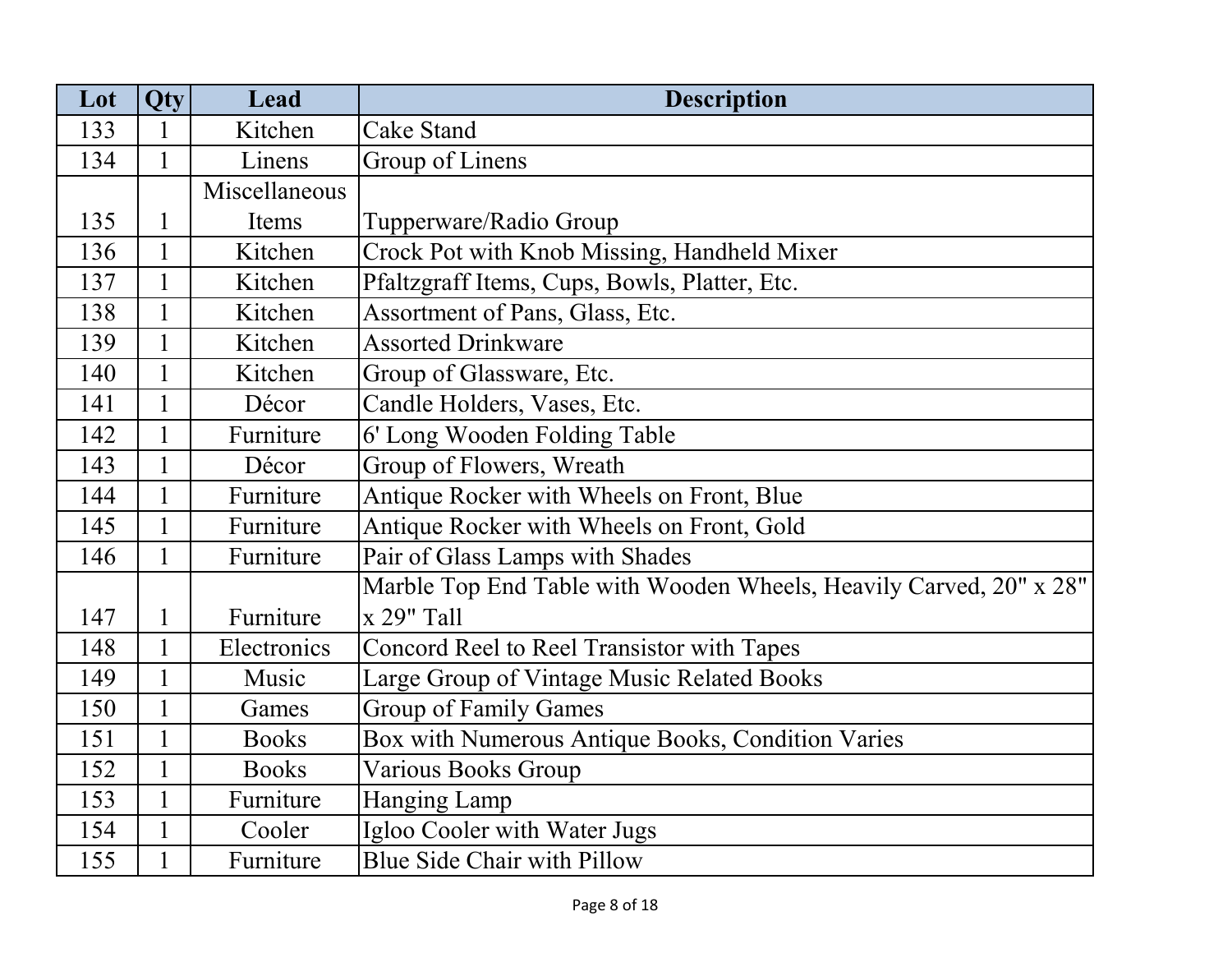| Lot | Qty          | Lead          | <b>Description</b>                                                  |
|-----|--------------|---------------|---------------------------------------------------------------------|
|     |              |               | Vintage Piano Stool, Round with Glass Ball and Claw feet, 14" x 18" |
| 156 | $\mathbf 1$  | Furniture     | Tall                                                                |
|     |              |               | Crown Pump Organ Vintage, Stamped 19447 on back, Appears to be in   |
| 157 |              | Organ         | <b>Above Average Condition</b>                                      |
| 158 |              | Décor         | Artificial Christmas Tree with Lights, Approx. 7'                   |
| 159 | $\mathbf{1}$ | Electronics   | 2 Typewriters                                                       |
|     |              | Miscellaneous |                                                                     |
| 160 | $\mathbf{1}$ | Items         | Group of items, Jars, Etc.                                          |
|     |              | Miscellaneous |                                                                     |
| 161 |              | Items         | Group of Items, Napkin Holders, Etc.                                |
| 162 | $\mathbf{1}$ | Kitchen       | <b>Coffee Pots</b>                                                  |
|     |              | Miscellaneous |                                                                     |
| 163 |              | Items         | Group of Tins Etc.                                                  |
| 164 | $\mathbf{1}$ | Electronics   | Sony TC 120 Cassette Player                                         |
| 165 | $\mathbf{1}$ | Electronics   | Mini Iron, Numbering Machine, Telephone                             |
| 166 |              | Kitchen       | <b>Silver Plate Items</b>                                           |
| 167 |              | Furniture     | 8' Wooden Folding Table                                             |
| 168 |              | Serving       | <b>Decorative and Serving Platters</b>                              |
|     |              | Miscellaneous |                                                                     |
| 169 | 1            | Items         | Umbrella Group                                                      |
|     |              | Miscellaneous |                                                                     |
| 170 | $\mathbf{1}$ | Items         | <b>Glasses Cases</b>                                                |
| 171 | $\mathbf{1}$ | Serving       | <b>Box with Punch Glasses</b>                                       |
|     |              | Miscellaneous |                                                                     |
| 172 |              | Items         | Large Assortment of Wicker Baskets                                  |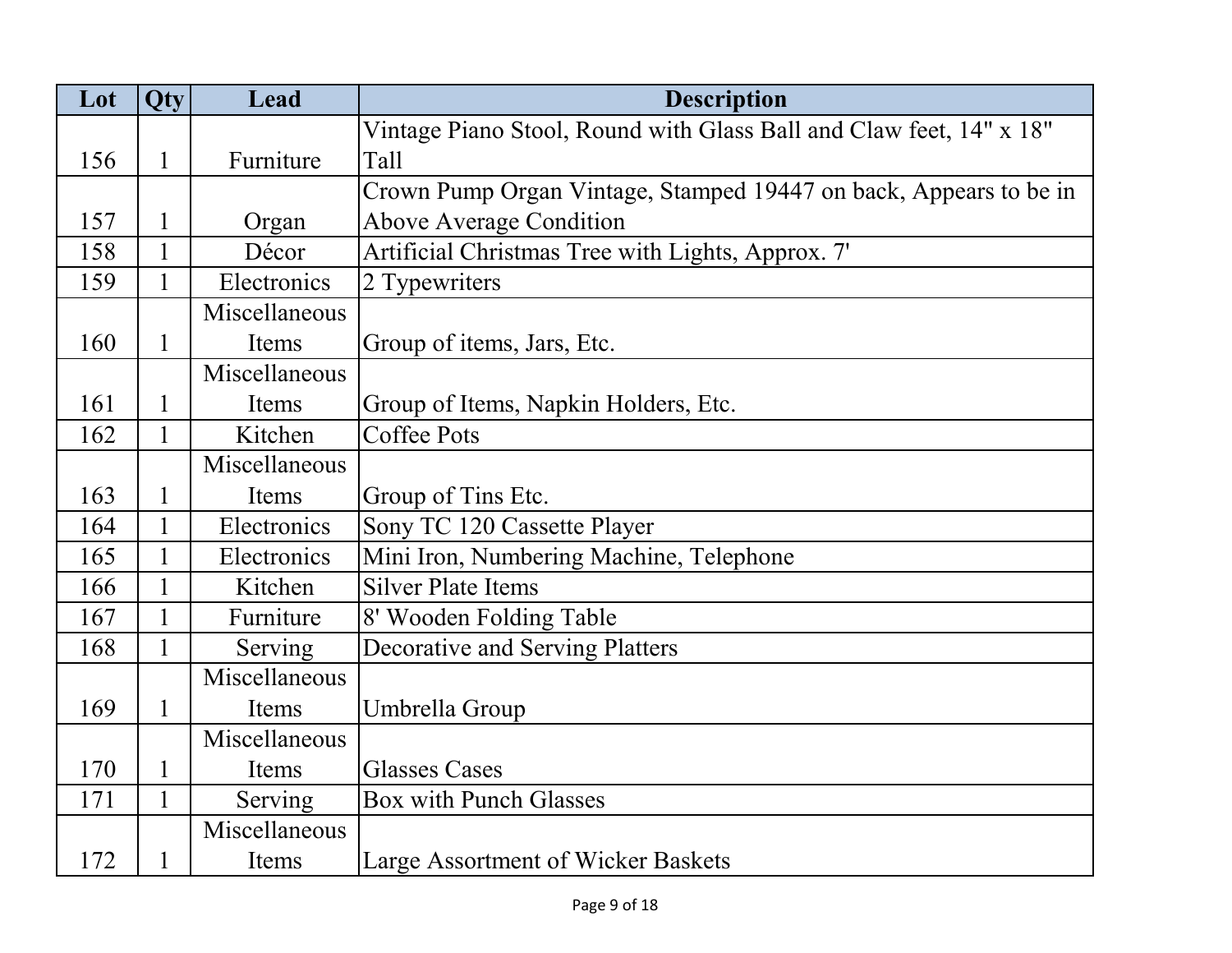| Lot | Qty          | Lead          | <b>Description</b>                        |
|-----|--------------|---------------|-------------------------------------------|
|     |              | Miscellaneous |                                           |
| 173 | 1            | Items         | Plastic Team Cups, Easter items           |
|     |              | Miscellaneous |                                           |
| 174 | $\mathbf{1}$ | Items         | Large Group of Pencils                    |
|     |              | Miscellaneous |                                           |
| 175 | $\mathbf{1}$ | Items         | Vintage Sleeping Bag                      |
|     |              | Miscellaneous |                                           |
| 176 | 1            | Items         | Vintage Items, Shoe Lasts, Tickle, Iron   |
| 177 | 1            | Kitchen       | Vintage Kitchen Items, Silver, Tins, Etc. |
| 178 | 1            | Kitchen       | 2 Vintage Waffle Irons, Blow Dryer        |
| 179 | $\mathbf{1}$ | Music         | Group of Music Related Books              |
| 180 | $\mathbf{1}$ | Furniture     | Burgundy Fabric Wingback Chair            |
| 181 | $\mathbf{1}$ | Christmas     | Group of Christmas Items, Tins, Etc.      |
| 182 | $\mathbf{1}$ | Christmas     | Group of Christmas Serving Ware           |
| 183 | $\mathbf{1}$ | Christmas     | <b>Christmas Items Decorative</b>         |
| 184 | $\mathbf{1}$ | Christmas     | <b>Christmas Items Decorative</b>         |
| 185 | $\mathbf{1}$ | Décor         | <b>Holiday Decorations Group</b>          |
|     |              | Miscellaneous |                                           |
| 186 | 1            | Items         | Shoe Trees, Decorative Items              |
|     |              | Miscellaneous |                                           |
| 187 | $\mathbf{1}$ | Items         | Pair of Clippers, Iron                    |
| 188 | $\mathbf{1}$ | Furniture     | Wooden Bookshelf, 9" x 32" x 28" Tall     |
| 189 | $\mathbf{1}$ | Furniture     | <b>Antique Trunk Inserts</b>              |
| 190 |              | Décor         | Group of Frames, Wall Art                 |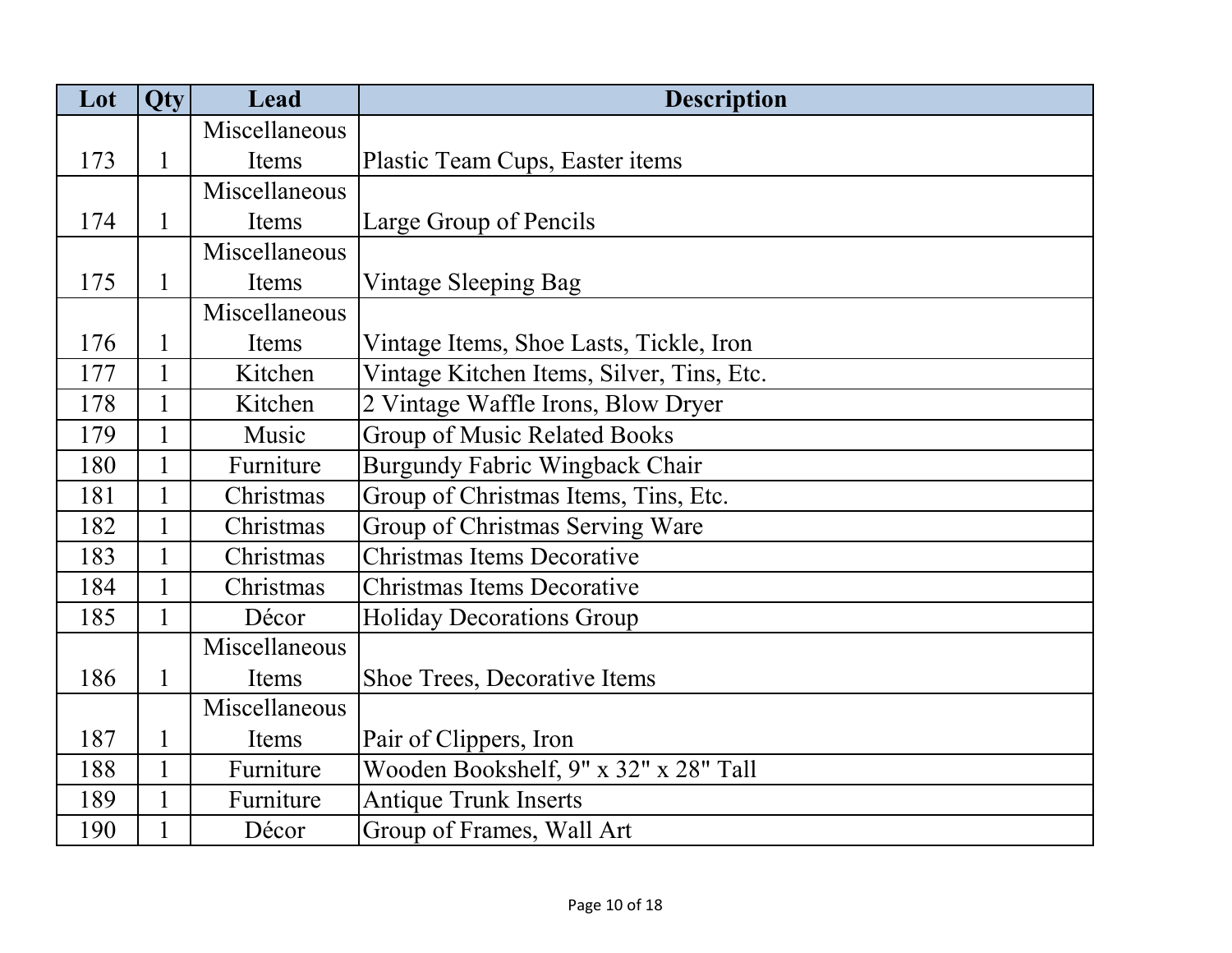| Lot | <b>Qty</b>   | Lead          | <b>Description</b>                                                   |
|-----|--------------|---------------|----------------------------------------------------------------------|
|     |              | Miscellaneous |                                                                      |
| 191 | $\mathbf{1}$ | Items         | Shoe Shine Kit                                                       |
| 192 | $\mathbf{1}$ | Luggage       | Group of Luggage                                                     |
| 193 | $\mathbf{1}$ | <b>Rugs</b>   | Hallway Runner Rug, Blue Floral                                      |
| 194 | $\mathbf{1}$ | <b>Rugs</b>   | Capel Rug Approx. 48" x 67", Burgundy, Blue, Green                   |
| 195 | $\mathbf{1}$ | Décor         | Wall Décor                                                           |
| 196 | $\mathbf{1}$ | Clock         | Shadow Box Clock with Cross Stitch Face, Electric                    |
| 197 | $\mathbf{1}$ | Furniture     | Leather Top Foot Stool                                               |
| 198 | $\mathbf{1}$ | Décor         | Velvet Farm Scene, 28" x 51", Small Tears Evident                    |
| 199 | $\mathbf{1}$ | Décor         | Group of Vintage Artwork                                             |
| 200 | $\mathbf{1}$ | Lawn          | 4 Lawn Chairs                                                        |
| 201 | $\mathbf{1}$ | Furniture     | China Cabinet, 61" x 18" x 84" Tall                                  |
| 202 | $\mathbf{1}$ | Kitchen       | Double Coffee Pot, Kitchen Selective, Unknown Condition              |
|     |              | Miscellaneous |                                                                      |
| 203 | $\mathbf{1}$ | Items         | Group of Jars and Bottles                                            |
|     |              | Miscellaneous |                                                                      |
| 204 | $\mathbf{1}$ | Items         | Chesterfield Advertising Sign, Paper, 22" x 23"                      |
| 205 | $\mathbf{1}$ | Christmas     | Christmas Tree 6 1/2' Tall                                           |
| 206 | $\mathbf{1}$ | Clock         | Wall Clock 15" x 25" Tall, Not Working                               |
|     |              |               | 8 Day Weight Clocks, Wall Clock Missing Top, 16 1/2" x 31" Tall, Not |
| 207 | $\mathbf{1}$ | Clock         | Working                                                              |
| 208 | $\mathbf{1}$ | Clock         | 3 Mantel Clocks, 14" x 22", 12" x 20", 14" x 19", Not Working        |
| 209 | $\mathbf{1}$ | Clock         | 2 Mantel Clocks, 16" x 10", 14 1/2" x 10", Not Working               |
| 210 | $\mathbf{1}$ | Kitchen       | 3 Cast Irons                                                         |
| 211 | $\mathbf{1}$ | Kitchen       | 3 Cast Irons                                                         |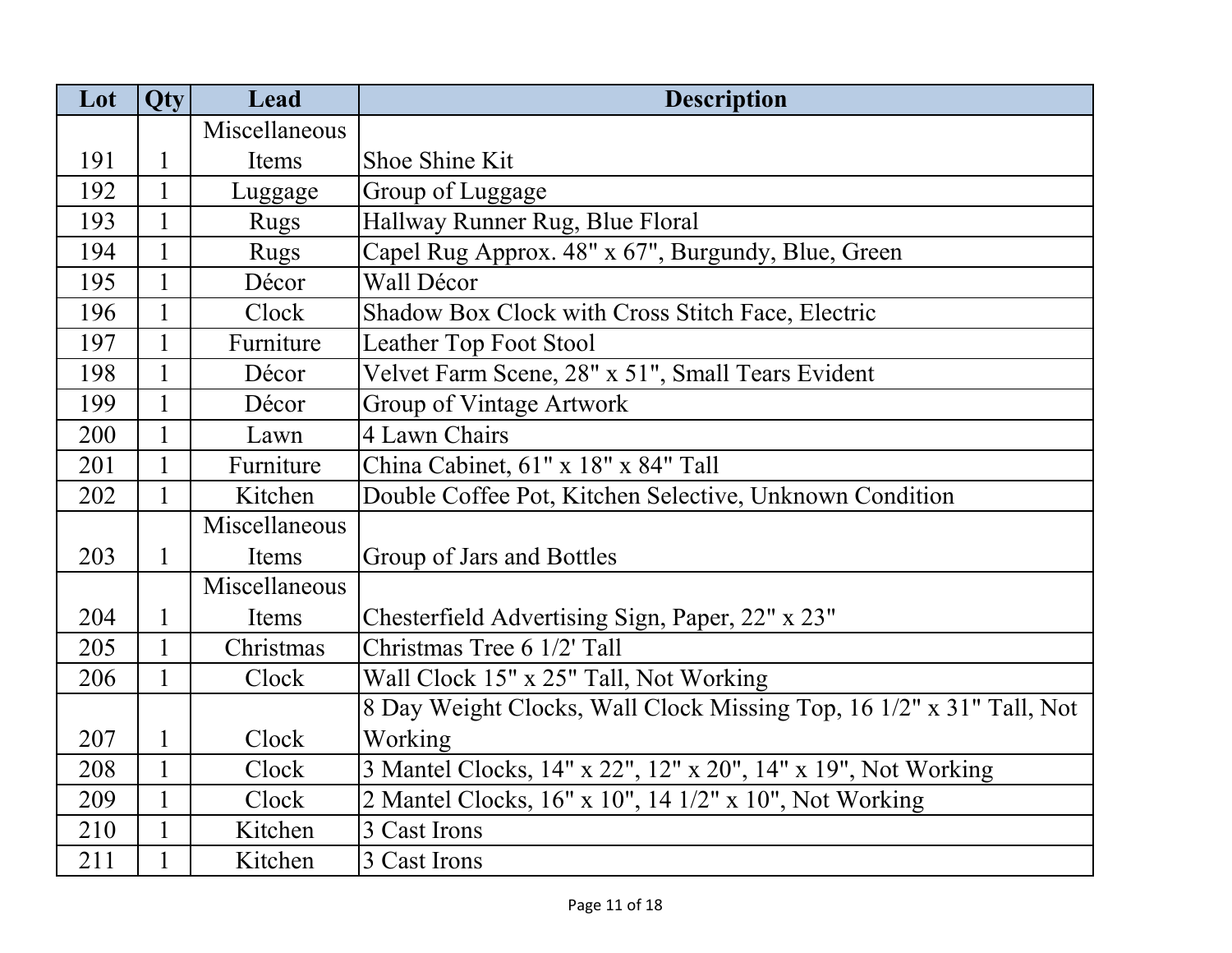| Lot | Qty          | Lead          | <b>Description</b>                                                     |
|-----|--------------|---------------|------------------------------------------------------------------------|
| 212 |              | Kitchen       | 3 Cast Irons                                                           |
| 213 | $\mathbf{1}$ | Kitchen       | 3 Cast Irons                                                           |
| 214 |              | Clock         | Group of Clock Weights                                                 |
| 215 |              | Clock         | Group of Clock Parts                                                   |
|     |              |               |                                                                        |
| 216 | 1            | Clock         | 2 Mantel and 1 Wall Clock, 10" x 11", 21" x 9", 10" x 12", Not Working |
| 217 | $\mathbf{1}$ | Tools         | 3 Block Clamps                                                         |
| 218 | 1            | <b>Toys</b>   | <b>Children's Building Bricks</b>                                      |
| 219 | 1            | <b>Toys</b>   | Basket of Match Box, Hot Wheels, and Other Toys                        |
|     |              | Miscellaneous |                                                                        |
| 220 | 1            | Items         | 2 Boxes of Vintage Light Bulbs                                         |
|     |              | Miscellaneous |                                                                        |
| 221 |              | Items         | <b>Shoe Last</b>                                                       |
| 222 | $\mathbf{1}$ | Clock         | 3 Small Clocks, 3 1/2" Tall, Not Working                               |
| 223 | 1            | Clock         | 2 Mantel Clocks, 17" x 11", 9" x 10", Not Working                      |
|     |              | Miscellaneous |                                                                        |
| 224 | 1            | Items         | 12 Blue/Green Glass Insulator                                          |
|     |              | Miscellaneous |                                                                        |
| 225 | $\mathbf 1$  | Items         | Group of Clear Glass Insulator                                         |
|     |              | Miscellaneous |                                                                        |
| 226 |              | Items         | 2 Brief Cases                                                          |
| 227 | $\mathbf{1}$ | Décor         | <b>Group of Old Picture Frames</b>                                     |
| 228 | 1            | Décor         | Group of Old Picture Frames                                            |
| 229 | 1            | <b>Books</b>  | Group of Books                                                         |
| 230 |              | Furniture     | Swivel Rocker, Damage to Arm                                           |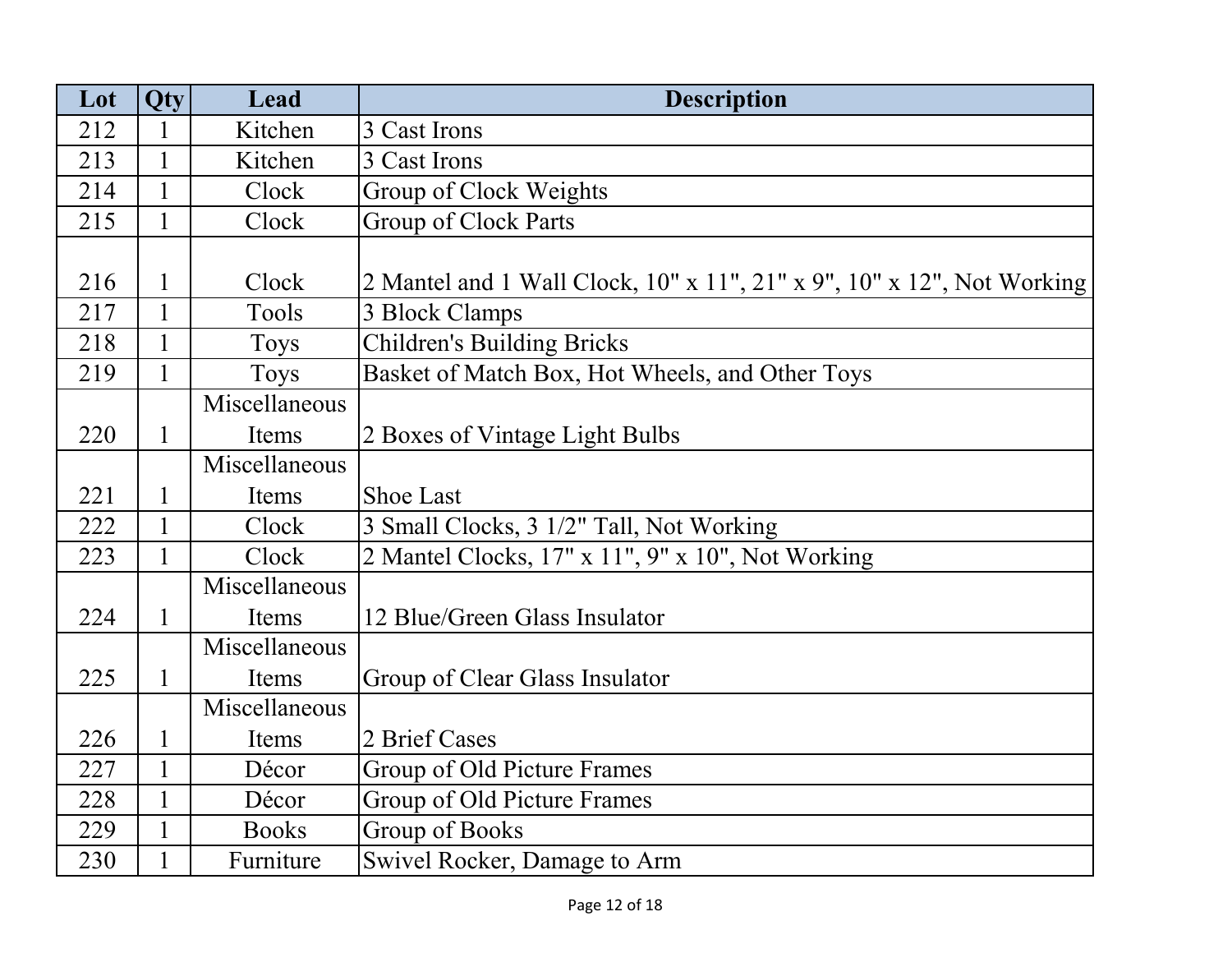| Lot | <b>Qty</b>   | Lead          | <b>Description</b>                                               |
|-----|--------------|---------------|------------------------------------------------------------------|
| 231 | 1            | Décor         | <b>Group of Picture Frames</b>                                   |
| 232 | $\mathbf{1}$ | Electronics   | Gold Star VCR, Unknown Condition                                 |
| 233 | 1            | Furniture     | Side Table, 24" x 21" Tall                                       |
| 234 | 1            | Furniture     | Pair of Technics Speakers, SB-5407, 14" x 10 1/2" x 27 1/2" tall |
| 235 | 1            | Clock         | mantel Clock, Gilbert, 20" x 9 1/2" Tall, Not Working            |
| 236 | 1            | Clock         | Wall Clock, Seth Thomas, 16 1/2" x 32 1/2" tall, Not Working     |
| 237 | 1            | Furniture     | 3 Woven Seat Charis                                              |
| 238 |              | Furniture     | 4 Vintage Chairs and Parts                                       |
| 239 | 1            | Furniture     | 3 Vintage Chairs and Parts                                       |
| 240 |              | Tools         | 2 Old Wooden Tools for Plaster                                   |
|     |              | Miscellaneous |                                                                  |
| 241 |              | Items         | Vintage Roller Skates, Skeet Thrower, Shoe Shine Kit, Seat Cane  |
| 242 |              | Décor         | <b>Group of Picture Frames</b>                                   |
| 243 |              | Clock         | 2 Wall Clocks, Not Working                                       |
| 244 | $\mathbf{1}$ | Jewelry       | Trunk with Costume Jewelry                                       |
| 245 | 1            | Electronics   | Baby Scales, American Family, Up to 30 pounds by ounce           |
| 246 | $\mathbf{1}$ | Furniture     | End Table with Magazine Rack                                     |
|     |              | Miscellaneous |                                                                  |
| 247 | 1            | Items         | Box of Fabric                                                    |
| 248 | 1            | Furniture     | 2 Stools, Chair and Shoe Rack                                    |
| 249 | 1            | Furniture     | <b>Upholstered Rocker</b>                                        |
| 250 |              | Furniture     | Group of Vintage Chairs                                          |
| 251 |              | Furniture     | 5 Vintage Chairs with Woven Seats                                |
| 252 |              | <b>Books</b>  | Group of Books                                                   |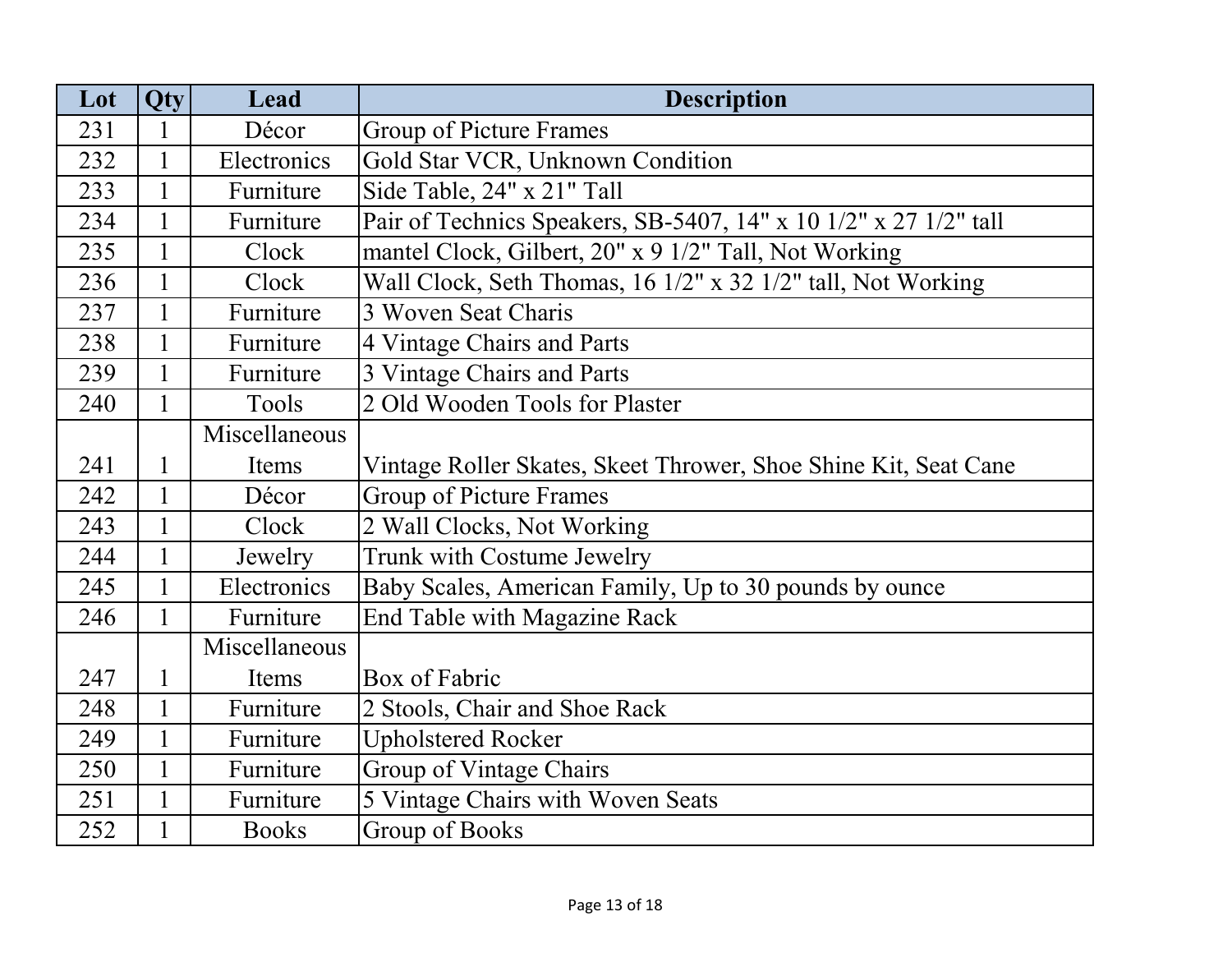| Lot | <b>Qty</b>   | Lead          | <b>Description</b>                                           |
|-----|--------------|---------------|--------------------------------------------------------------|
|     |              | Miscellaneous |                                                              |
| 253 |              | Items         | Vintage Tobacco, Sauers, Luzianne, Tins                      |
| 254 | $\mathbf{1}$ | Kitchen       | Large Group of Miscellaneous Kitchen Items                   |
| 255 |              | <b>Toys</b>   | Group of Toys                                                |
| 256 | $\mathbf{1}$ | Toys          | Wonder Horse Deluxe Hobby Horse                              |
| 257 | $\mathbf{1}$ | Furniture     | Vintage Stool, Ball and Claw Glass Feet, Poor Condition      |
|     |              | Miscellaneous |                                                              |
| 258 | $\mathbf{1}$ | Items         | Group of Matches and Cigar Boxes                             |
|     |              | Miscellaneous |                                                              |
| 259 | 1            | Items         | Bells, Cast Iron Corn Bread Mold, Pencil Sharpener, Camp Kit |
|     |              | Miscellaneous |                                                              |
| 260 |              | Items         | Group of Miscellaneous Items                                 |
| 261 | $\mathbf{1}$ | Décor         | <b>Picture Frames and Books</b>                              |
| 262 | $\mathbf{1}$ | Décor         | Large Group of Candles and Holders                           |
| 263 | 1            | Music         | 8 Track, Records, Reel to Reels                              |
|     |              | Miscellaneous |                                                              |
| 264 | 1            | Items         | Eureka Mighty Mite Vacuum                                    |
| 265 | $\mathbf{1}$ | Furniture     | Vintage Wooden Table Parts                                   |
| 266 |              | Furniture     | Group of Lamps                                               |
| 267 |              | <b>Toys</b>   | <b>Badminton Racks</b>                                       |
| 268 | $\mathbf{1}$ | Toys          | <b>Electronic Dart Board</b>                                 |
| 269 | $\mathbf{1}$ | Tools         | Shelving Lumber with Brackets, Approx. 7' Long               |
| 270 | $\mathbf{1}$ | Furniture     | Wash Stand, 32" x 17" x 52" Tall                             |
| 271 | $\mathbf{1}$ | Décor         | Framed Drawing of Campbell Choir by David R Crumpler         |
| 272 |              | Furniture     | <b>Fireplace Set</b>                                         |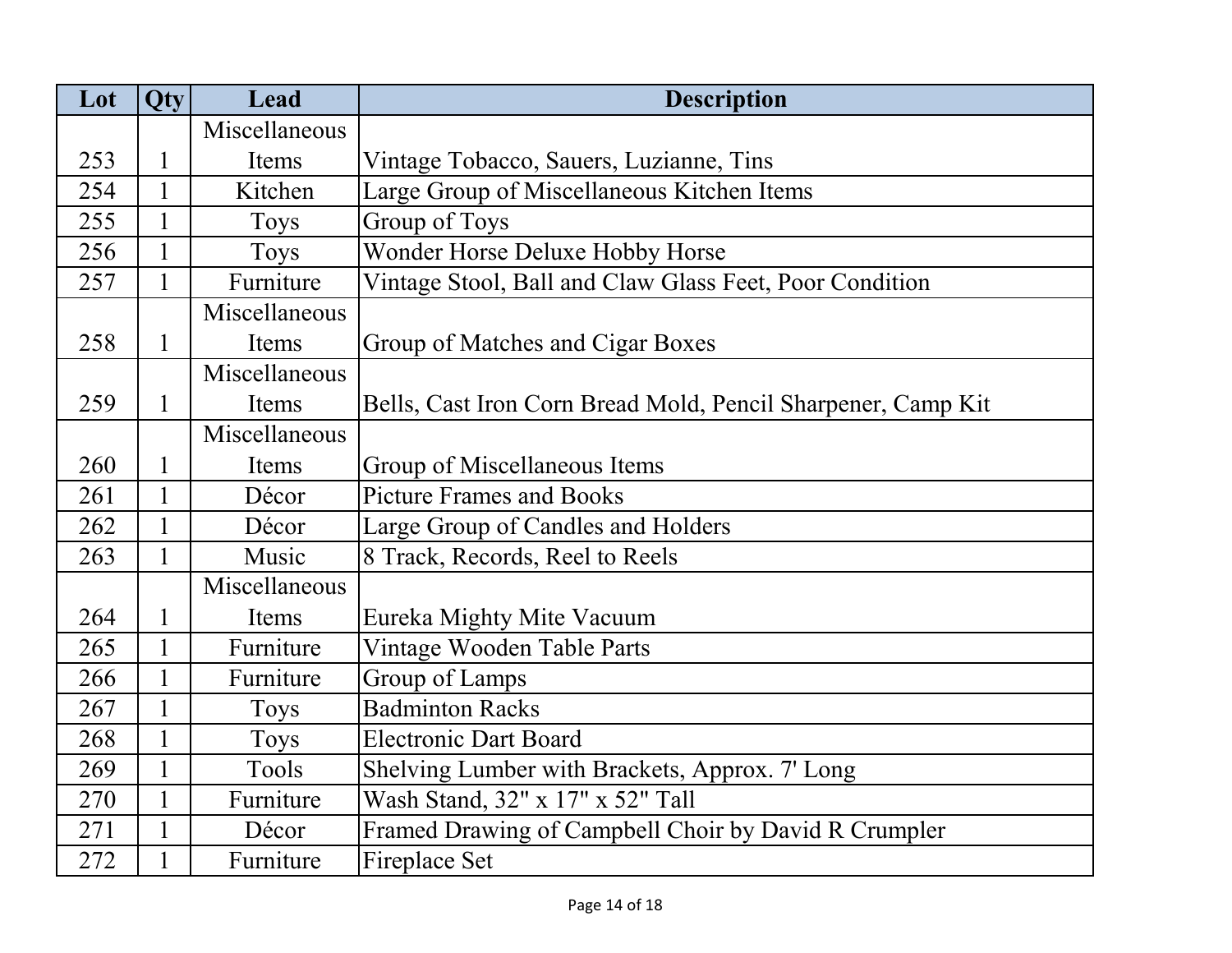| Lot | Qty          | Lead          | <b>Description</b>                                                 |
|-----|--------------|---------------|--------------------------------------------------------------------|
| 273 | 1            | Kitchen       | Group of Miscellaneous Glassware Items                             |
| 274 | 1            | Kitchen       | 2 Crucks and Jug                                                   |
| 275 | $\mathbf{1}$ | Kitchen       | Cover Cheese Dish, Made in England                                 |
| 276 | 1            | Kitchen       | Group of Beam's Choice Decanters                                   |
| 277 | $\mathbf{1}$ | Furniture     | Book Case, 28" x 11 1/2" x 71" Tall, No Contents                   |
|     |              | Miscellaneous |                                                                    |
| 278 | 1            | Items         | Large Group of Vintage Books, Novels and Music                     |
| 279 | $\mathbf{1}$ | Furniture     | Book Case, 28" x 11 1/2" x 71" Tall, No Contents                   |
|     |              | Miscellaneous |                                                                    |
| 280 | $\mathbf 1$  | Items         | Group of Fasteners, Tooth Picks, Etc.                              |
| 281 | $\mathbf{1}$ | Clock         | Group of Miscellaneous Clock Parts                                 |
|     |              | Miscellaneous |                                                                    |
| 282 | $\mathbf 1$  | Items         | <b>Vintage Mouse Traps</b>                                         |
| 283 | $\mathbf{1}$ | Tools         | Skill Drill and Craftsman Dermal                                   |
| 284 | $\mathbf{1}$ | Tools         | <b>Custom Made Bench Grinder</b>                                   |
| 285 | $\mathbf{1}$ | Kitchen       | <b>Blackhawk Corn Sheller</b>                                      |
| 286 | $\mathbf{1}$ | Clock         | Wall and Mantel Clock, Not Working                                 |
| 287 | $\mathbf 1$  | Clock         | Clocks, Clock Parts, Clock Glass with Desk                         |
|     |              | Miscellaneous | Group of Miscellaneous Fasteners, Glue Gun, Etc., Does Not Include |
| 288 | 1            | Items         | <b>Drawers</b>                                                     |
| 289 | $\mathbf{1}$ | Clock         | Wall Clock Helmbrand, Not Working                                  |
| 290 | $\mathbf{1}$ | Clock         | 5 Mantel Clocks for Parts, Some No Guts, Not Working               |
| 291 | $\mathbf{1}$ | Clock         | 4 Mantel Clock Parts and Shells, Not Working                       |
| 292 | $\mathbf{1}$ | Clock         | 4 Mantel Clock Parts and Shells, Not Working                       |
| 293 | 1            | Clock         | 3 Mantel Clock Parts and Shells, Not Working                       |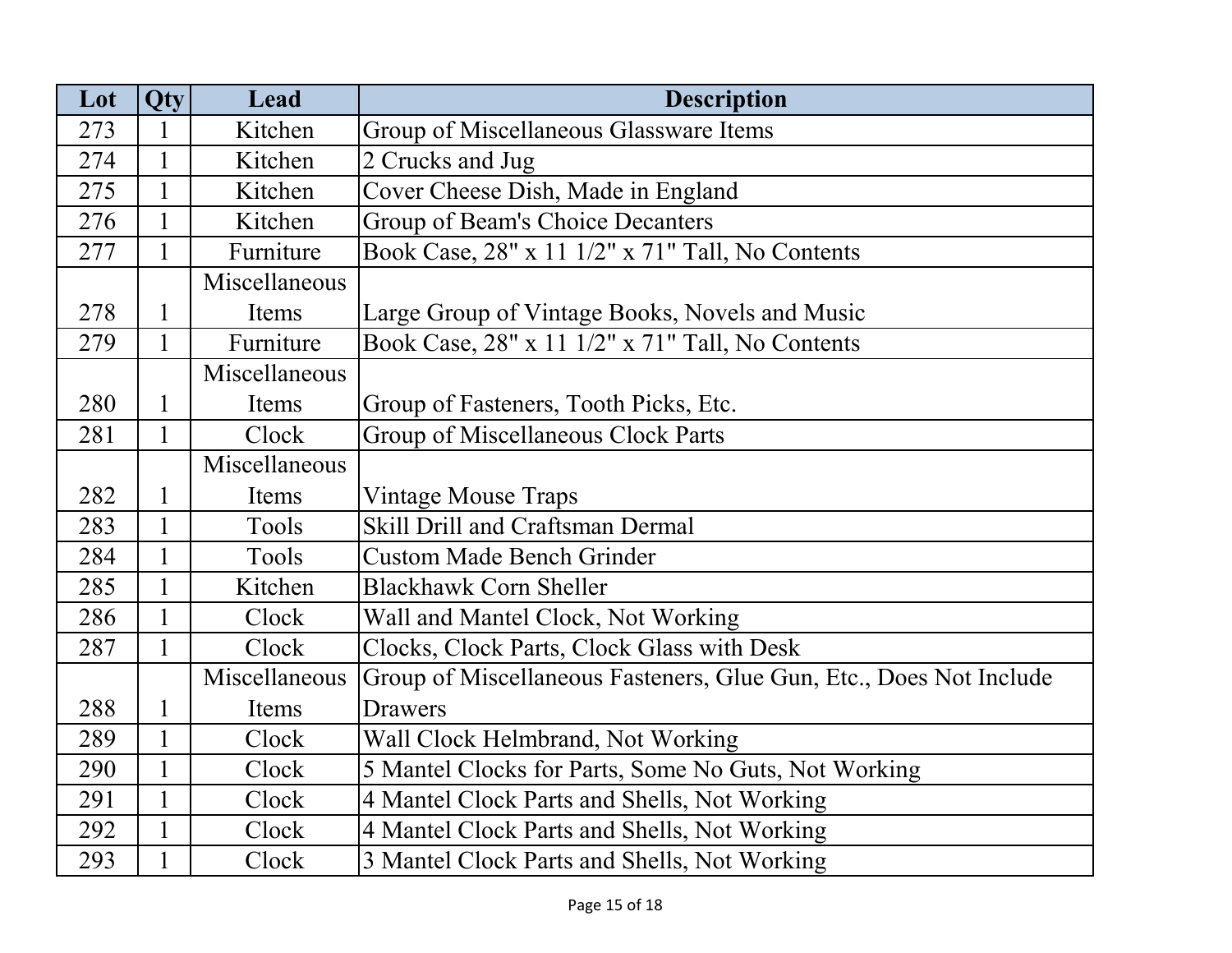| Lot | <b>Qty</b>   | Lead          | <b>Description</b>                                  |
|-----|--------------|---------------|-----------------------------------------------------|
| 294 | 1            | Clock         | 4 Mantel Clock Parts and Shells, Not Working        |
| 295 | 1            | Clock         | 4 Mantel Clock Parts and Shells, Not Working        |
| 296 | 1            | Clock         | Group of Mantel Clock Glass, Approx. 5 3/4" Round   |
| 297 | 1            | Clock         | 2 Mantel Clock Parts, Not Working                   |
| 298 | $\mathbf{1}$ | Kitchen       | <b>Box of Glassware</b>                             |
| 299 |              | Furniture     | Vintage Piano Stool                                 |
| 300 | 1            | Furniture     | Vintage Marble Top Table on Metal Casters           |
| 301 |              | Tools         | Pair of Bar Clamps 63" Long                         |
| 302 | $\mathbf{1}$ | Tools         | 2 Flood Lights                                      |
| 303 |              | Tools         | Pair of Bar Clamps 43" Long                         |
|     |              | Miscellaneous |                                                     |
| 304 |              | Items         | Group of Vintage Items                              |
| 305 | $\mathbf{1}$ | Tools         | Group of Vintage Tools                              |
|     |              | Miscellaneous |                                                     |
| 306 |              | Items         | Group of Vintage Ice Picks and Steering Knob        |
| 307 |              | Tools         | Group of Vintage Grease and Oil Dispenser           |
| 308 | $\mathbf{1}$ | Tools         | B/D 7 1/4 Circular Saw and Soldering Gun            |
| 309 |              | Electronics   | Pair of 3 Way Indoor/Outdoor Speakers               |
|     |              | Miscellaneous |                                                     |
| 310 |              | Items         | Vintage Buick Center Caps                           |
| 311 | $\mathbf{1}$ | Furniture     | Vintage Childs School Desk                          |
| 312 | $\mathbf{1}$ | Tools         | Homelite SX135 String Trimmer and B/D Hedge Trimmer |
| 313 | $\mathbf{1}$ | Kitchen       | Propane Cooker                                      |
| 314 |              | Tools         | 4" vise                                             |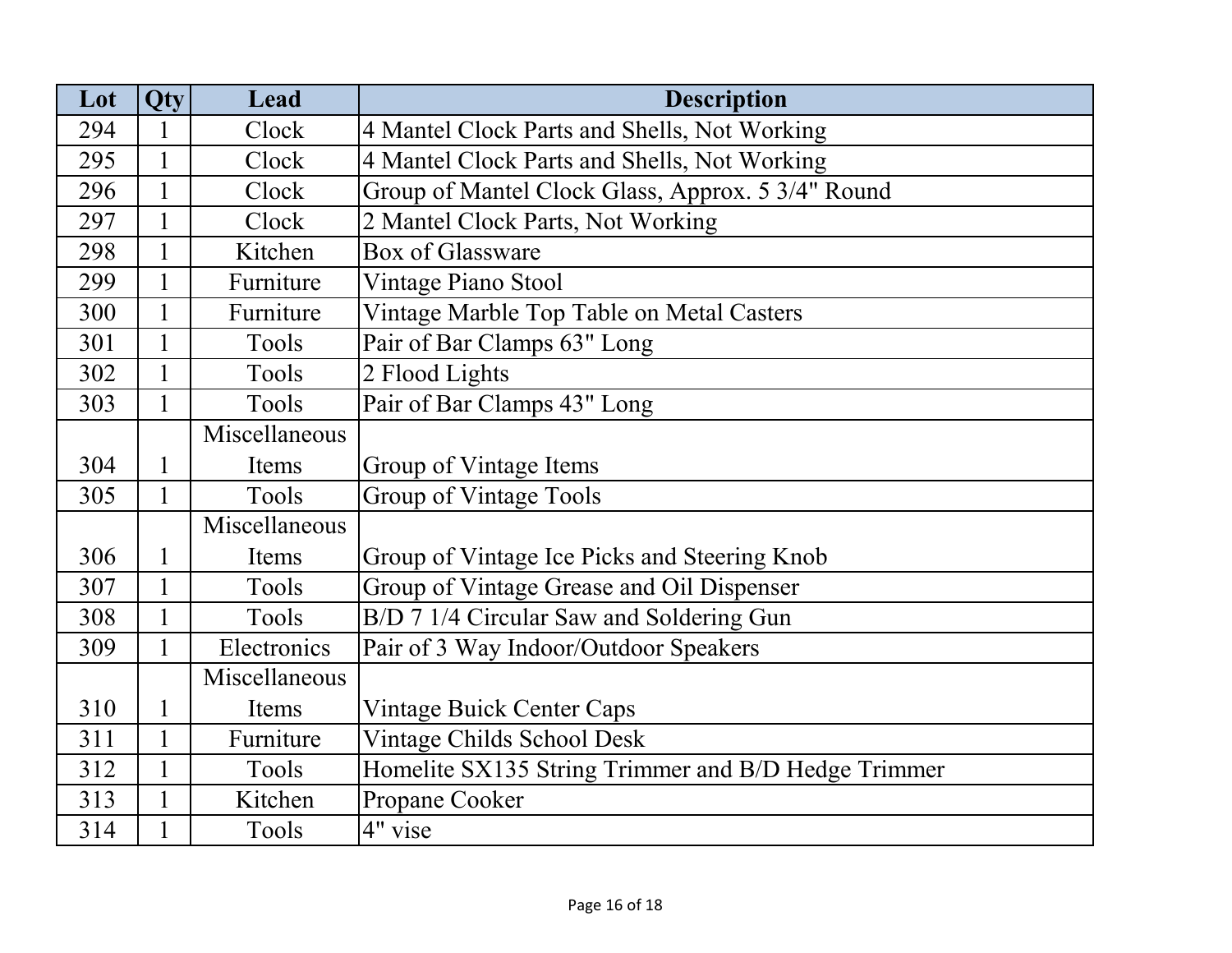| Lot | <b>Qty</b>   | Lead          | <b>Description</b>                                                  |
|-----|--------------|---------------|---------------------------------------------------------------------|
|     |              | Miscellaneous |                                                                     |
| 315 |              | Items         | Wooden Box with Contents, 31" x 12" x 12"                           |
| 316 |              | Ammo          | Box with Vintage Shotgun 12 Gauge Shell, Cannot Ship                |
| 317 |              | Kitchen       | Pecan Cracker                                                       |
| 318 |              | Furniture     | Wooden Storage Box, 26" x 14" x 7"                                  |
| 319 | $\mathbf{1}$ | Furniture     | 2 School Desk                                                       |
| 320 | $\mathbf{1}$ | Furniture     | Cabinet with Bed Rails and Chairs                                   |
| 321 | $\mathbf{1}$ | Tools         | 2 Tool Boxes with Tools                                             |
| 322 |              | Tools         | <b>Cotton Scales</b>                                                |
| 323 | $\mathbf{1}$ | Furniture     | Storage Box, 15" x 55" x 3"                                         |
| 324 |              | Kitchen       | <b>Cider Press</b>                                                  |
|     |              | Miscellaneous |                                                                     |
| 325 |              | Items         | 3 Military Style Fuel Cans                                          |
|     |              | Miscellaneous |                                                                     |
| 326 | 1            | Items         | Vintage Gas and Water Can, Some Damage                              |
| 327 | 1            | Tools         | 2 man Cross Cut Saw Blade, 1 Man Saw                                |
| 328 | $\mathbf{1}$ | <b>Toys</b>   | Vintage Childs Bicycle Missing 1 Pedal and 1 Training Wheel         |
|     |              |               | Vintage Girls Bicycle, Hawthorne, With Campbell 1975 Bicycle Permit |
| 329 | 1            | <b>Toys</b>   | Sticker                                                             |
| 330 |              | Toys          | Vintage Metal and Wood Snow Sled                                    |
| 331 | $\mathbf{1}$ | Tools         | Group of Yard Tools and Bar Clamps                                  |
| 332 | $\mathbf{1}$ | Tools         | Templeton Kenly and Co Jack, 3 Ton, Simplex #43                     |
| 333 | 1            | Tools         | 12 Gallon Air Tank                                                  |
| 334 | 1            | Tools         | <b>Vintage Push Plow</b>                                            |
| 335 |              | Tools         | Craftsman Wheel Barrel, Needs Repair                                |